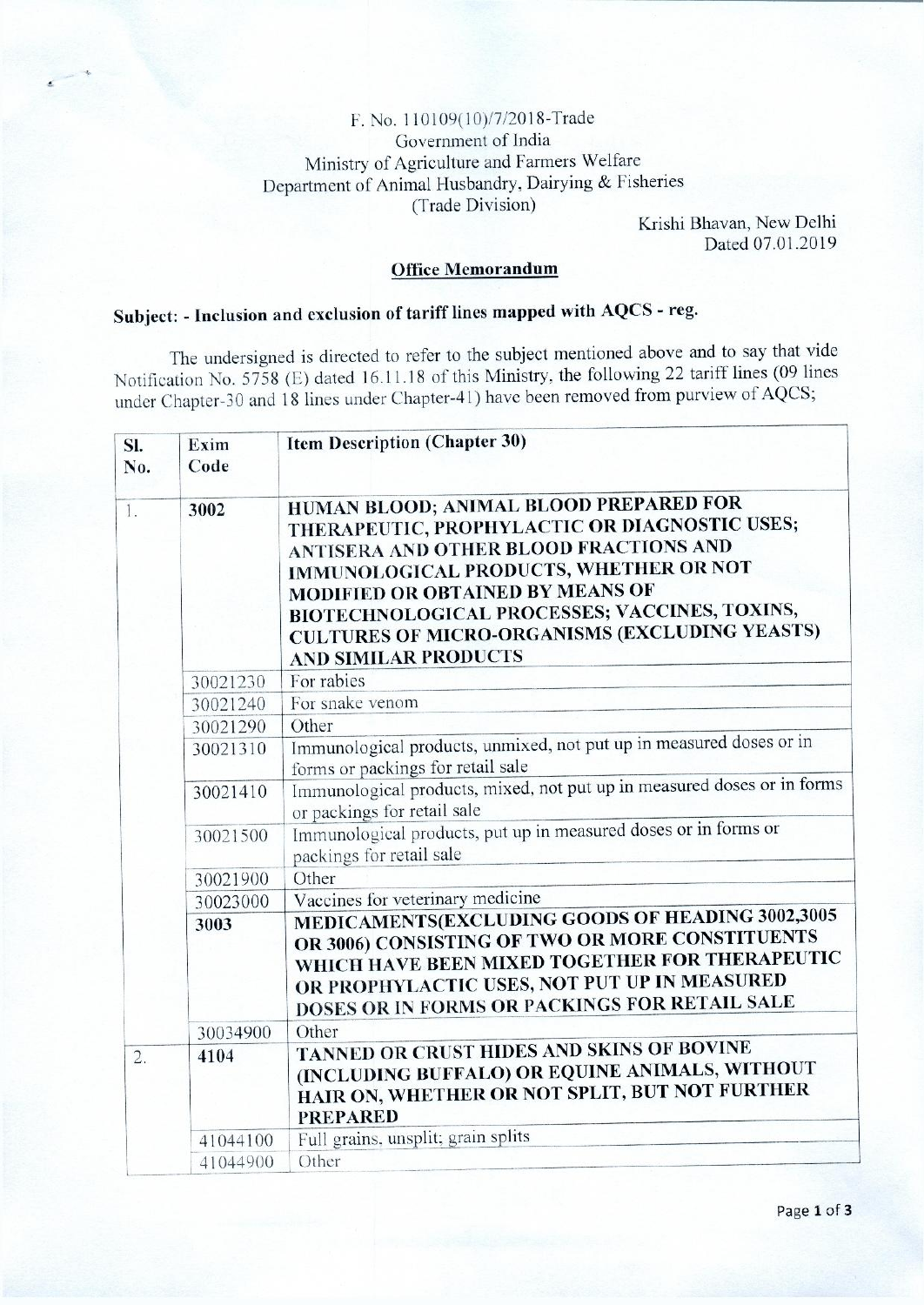| 4105     | TANNED OR CRUST SKINS OF SHEEP OR LAMBS, WITHOUT<br>WOOL ON, WHETHER OR NOT SPLIT, BUT NOT FURTHER<br><b>PREPARED</b>                                                                                                           |
|----------|---------------------------------------------------------------------------------------------------------------------------------------------------------------------------------------------------------------------------------|
| 41053000 | In the dry state (crust)                                                                                                                                                                                                        |
| 4106     | TANNED OR CRUST HIDES AND SKINS OF OTHER ANIMALS,<br>WITHOUT WOOL OR HAIR ON, WHETHER OR NOT SPLIT<br><b>BUT NOT FURTHER PREPARED</b>                                                                                           |
| 41062200 | In the dry state (crust)                                                                                                                                                                                                        |
| 41063200 | In the dry state (crust)                                                                                                                                                                                                        |
| 41069200 | In the dry state (crust)                                                                                                                                                                                                        |
| 4107     | LEATHER FURTHER PREPARED AFTER TANNING OR<br>CRUSTING, INCLUDING PARCHMENT-DRESSED LEATHER,<br>OF BOVINE (INCLUDING BUFFALO) OR EQUINE ANIMALS,<br>WITHOUT HAIR ON, WHETHER OR NOT SPLIT, OTHER<br>THAN LEATHER OF HEADING 4114 |
| 41071100 | Full grains, unsplit                                                                                                                                                                                                            |
| 41071200 | Grain splits                                                                                                                                                                                                                    |
| 41079100 | Full grains, unsplit                                                                                                                                                                                                            |
| 41079200 | Grain splits                                                                                                                                                                                                                    |
| 41120000 | Leather further prepared after tanning or crusting, including parchment-<br>dressed leather, of sheep or lamp, without wool on, whether or not split,<br>other than leather of heading 4114                                     |
| 4113     | LEATHER FURTHER PREPARED AFTER TANNING OR<br>CRUSTING, INCLUDING PARCHMENT-DRESSED LEATHER,<br>OF OTHER ANIMALS, WITHOUT WOOL OR HAIR ON,<br>WHETHER OR NOT SPLIT, OTHER THAN LEATHER OF<br><b>HEADING 4114</b>                 |
| 41131000 | Of goats or kids                                                                                                                                                                                                                |
| 41132000 | Of swine                                                                                                                                                                                                                        |

3. Further, keeping in view the biosecurity and strict implementation of Livestock and Livestock product Importation Act, (amended, 2001), Departmenthas identified 04 tariff lines under chapter 94 (9404) which are need to be added immediately as it covers highly risk items (Feathers/Down) filled in the mattress and pillows. In this context, following tariff line shall be included for purview of AQCS;

| Chapter                                                            | <b>Tariff line</b> | <b>Description</b>              | <b>Testing</b><br>status | Included in<br>the<br><b>Notification</b><br>no.<br>2666(E)<br><b>S.O.</b><br>dated 16.10.14 |
|--------------------------------------------------------------------|--------------------|---------------------------------|--------------------------|----------------------------------------------------------------------------------------------|
| Chapter 94: MATTRESS<br>SUPPORTS; ARTICLES                         | 94049011           | Filled with feathers<br>or down | <b>RT</b>                | At Para $1(ix)$                                                                              |
| <b>BEDDING</b><br><b>AND</b><br>OF<br><b>FURNISHING</b><br>SIMILAR | 94049019           | Other                           | <b>RT</b>                | At Para $1(ix)$                                                                              |
| EXAMPLE,<br>(FOR<br>MATTRESSES, QUILTS,                            | 94049091           | Filled with feathers<br>or down | <b>RT</b>                | At Para $1$ (ix)                                                                             |
| EIDERDOWNS,<br><b>POUFFES</b><br>CUSHIONS,<br>AND PILLOWS) FITTED  | 94049099           | Other                           | <b>RT</b>                | At Para $1$ (ix)                                                                             |